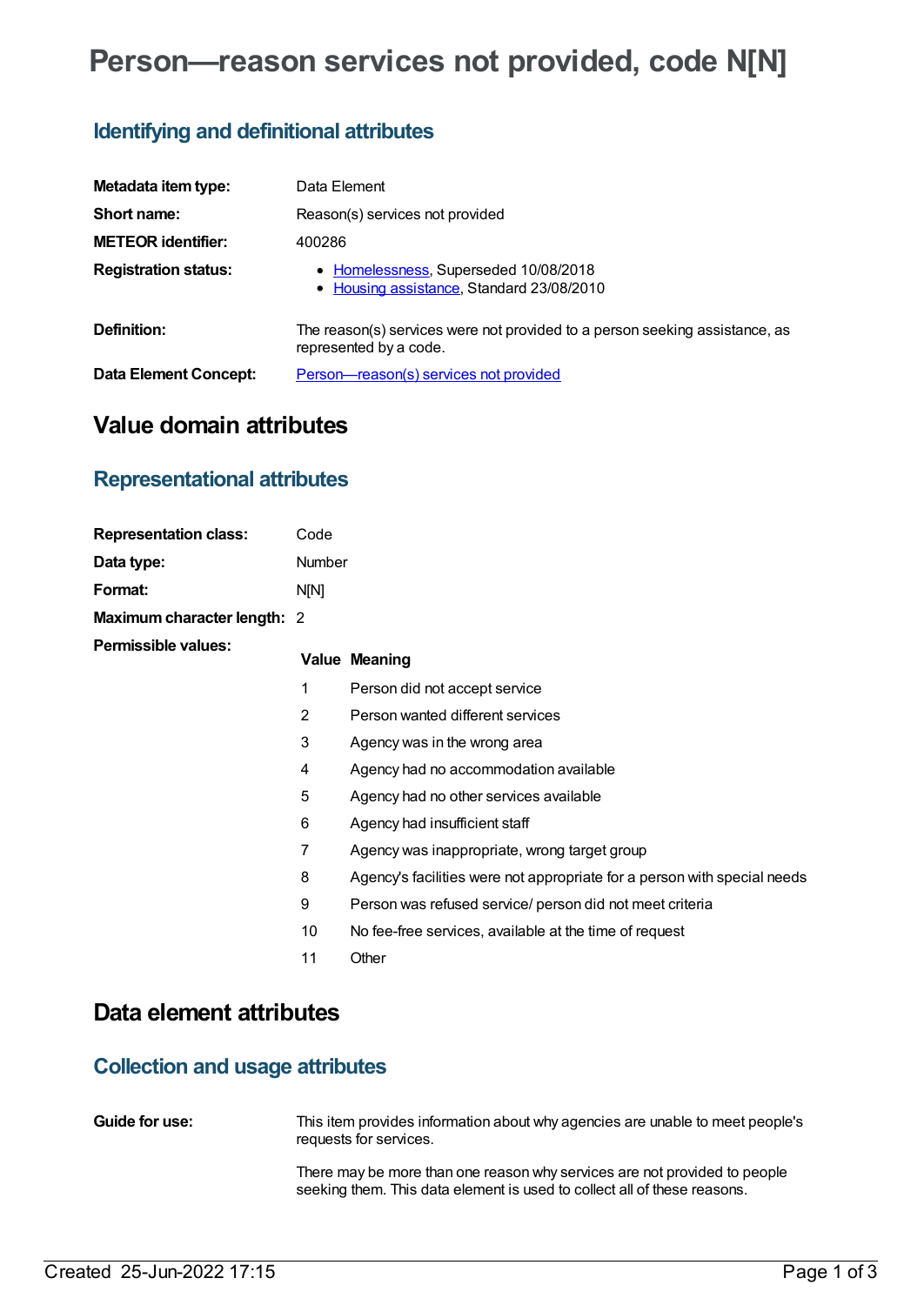**Collection methods:** The permissible values for this data element are used to form the response categories to the question: 'Which one of the following reason(s) best describes why the person was not provided assistance?' **Relational attributes Related metadata references:** Supersedes Person-main reason [accommodation](https://meteor.aihw.gov.au/content/332964) not offered, SAAP code N[NN] • [Community](https://meteor.aihw.gov.au/RegistrationAuthority/1) Services (retired), Superseded 01/07/2011 Has been superseded by **Person**—reason service not provided, code N[N] • [Homelessness](https://meteor.aihw.gov.au/RegistrationAuthority/14), Standard 10/08/2018 **Implementation in Data Set Specifications:** Specialist [Homelessness](https://meteor.aihw.gov.au/content/398238) Services NMDS 201[1Homelessness](https://meteor.aihw.gov.au/RegistrationAuthority/14), Superseded 01/05/2013 Housing [assistance](https://meteor.aihw.gov.au/RegistrationAuthority/11), Superseded 01/05/2013 *Implementation start date:* 01/07/2011 *DSS specific information:* In the Specialist Homelessness Services NMDS, this data element is collected only for persons who have not received any services requested or assessment, that is, it is collected only for persons known as 'turnaways'. Specialist [Homelessness](https://meteor.aihw.gov.au/content/508954) Services NMDS 2012-1[3Homelessness](https://meteor.aihw.gov.au/RegistrationAuthority/14), Superseded 01/05/2013 Housing [assistance](https://meteor.aihw.gov.au/RegistrationAuthority/11), Superseded 01/05/2013 *Implementation start date:* 01/07/2012 *Implementation end date:* 30/06/2013 *DSS specific information:*

In the Specialist Homelessness Services NMDS, this data element is collected only for persons who have not received any services requested or assessment, that is, it is collected only for persons known as 'turnaways'.

Specialist [Homelessness](https://meteor.aihw.gov.au/content/505626) Services NMDS 2013-1[4Homelessness](https://meteor.aihw.gov.au/RegistrationAuthority/14), Superseded 26/08/2014 Housing [assistance](https://meteor.aihw.gov.au/RegistrationAuthority/11), Superseded 26/08/2014